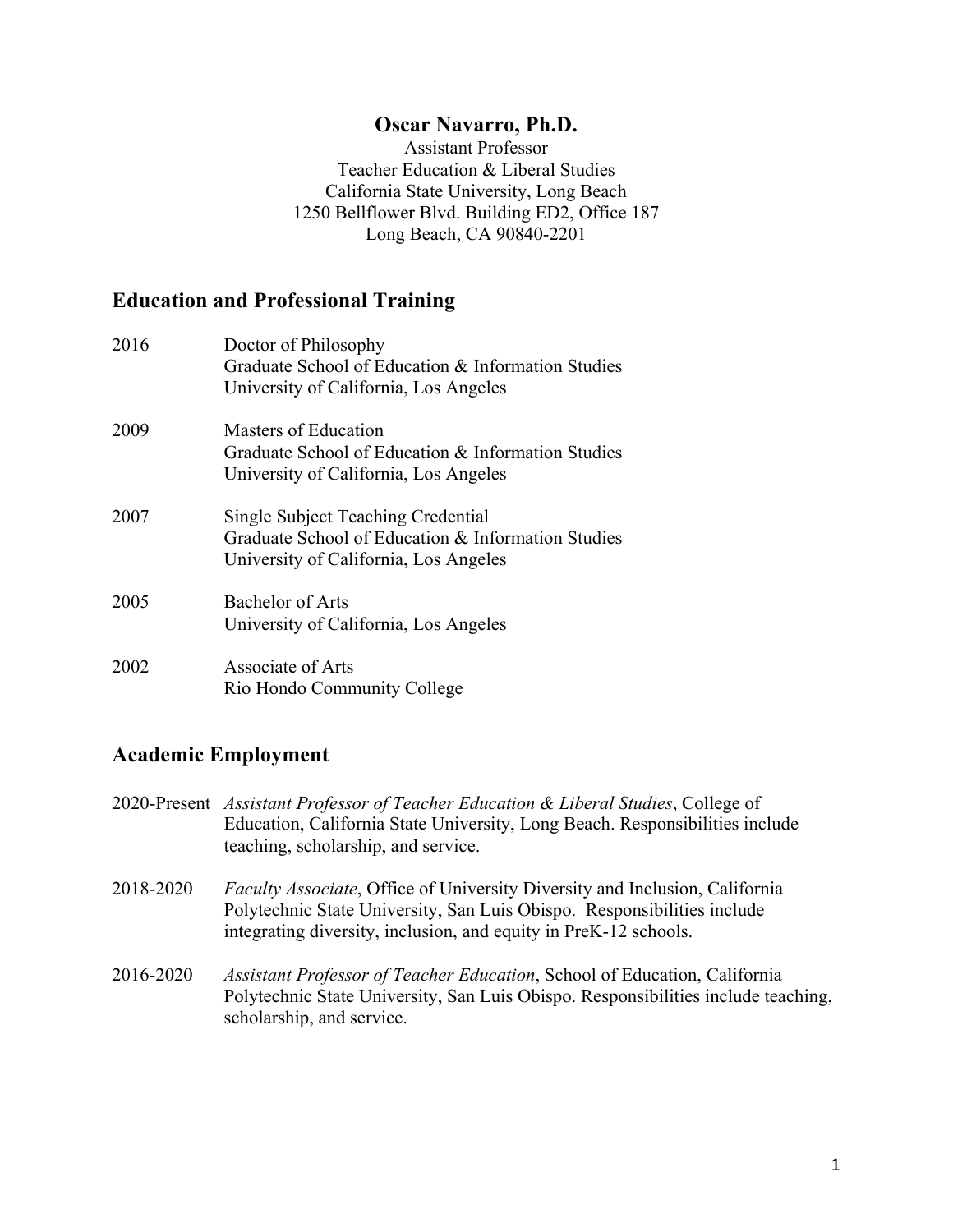### **Peer Reviewed Publications**

**Navarro, O.** (2020). Fugitive Learning through a Teacher Inquiry Group: Urban Educators Humanizing their Classrooms & themselves. *The High School Journal, 103* (3), 157-175.

**Navarro, O.** (2020). Centering Wellness & Fostering Interconnectedness with Future Educators of Color During A Global Pandemic & Racial Justice Uprising. *Issues in Teacher Education*, *29* (1-2), 54-64.

**Navarro, O.,** Shah, J.K., Valdez, C., Dover, A.G., & Henning, N. (2020). Fighting on All Fronts: The Push, Pull, & Persistence of Social Justice Educators and the Move to Reimagine Teacher Education. *Teacher Education Quarterly, 47* (3), 9-31.

**Navarro, O**., Quince, C.L., Deckman, S.L., & Hsieh, B. (2019). Transforming Teacher Education by Integrating the Funds of Knowledge of Teachers of Color. *Review of Education, Pedagogy, & Cultural Studies, 41* (4-5), 282-316.

Howard, T.C., Woodward, B., **Navarro, O.,** Huerta, A., Haro, B., & Watson, K. (2019). Renaming the narrative, reclaiming their humanity: Black and Latino males' descriptions of success. *Teachers College Record, 121*(5), 1-32.

**Navarro, O.** (2018). We Can't Do This Alone: Validating and Inspiring Social Justice Teaching through a Community of Transformative Praxis. *Curriculum Inquiry*, *3*, 335-358.

**Navarro, O.**, & Howard, T.C. (2017). A Critical Race Theory Analysis of Social Studies: Research, Theory, & Practice. In M.M Manfra & C.M. Bolick (Eds.), *The Wiley Handbook of Social Studies Research,* 206-229. Malden, MA: Wiley & Sons.

Howard, T.C., & **Navarro, O.** (2016). Critical Race Theory: 20 years later. What Have We Learned? *Urban Education, 1,* 1-21.

Philip, T.M., Way, W., Garcia, A.D., Schuler-Brown, S., & **Navarro, O.** (2013). When Educators Attempt to Make "Community" a Part of Classroom Learning: The Dangers of (Mis)appropriating Students' Communities into Schools. *Teaching and Teacher Education, 34*, 174-183.

### **Manuscripts in Progress**

Pour-Khorshid, F., **Navarro, O.**, Nyachae, T., & Pham, J. (accepted). Intersectional Praxis: A Catalyst for Collective Vulnerability and Liberatory Learning Among Critical Educators of Color. In C. Gist & T.J. Bristol (Eds.), *Handbook of Research on Teachers of Color*. Washington, D.C.: American Educational Research Association.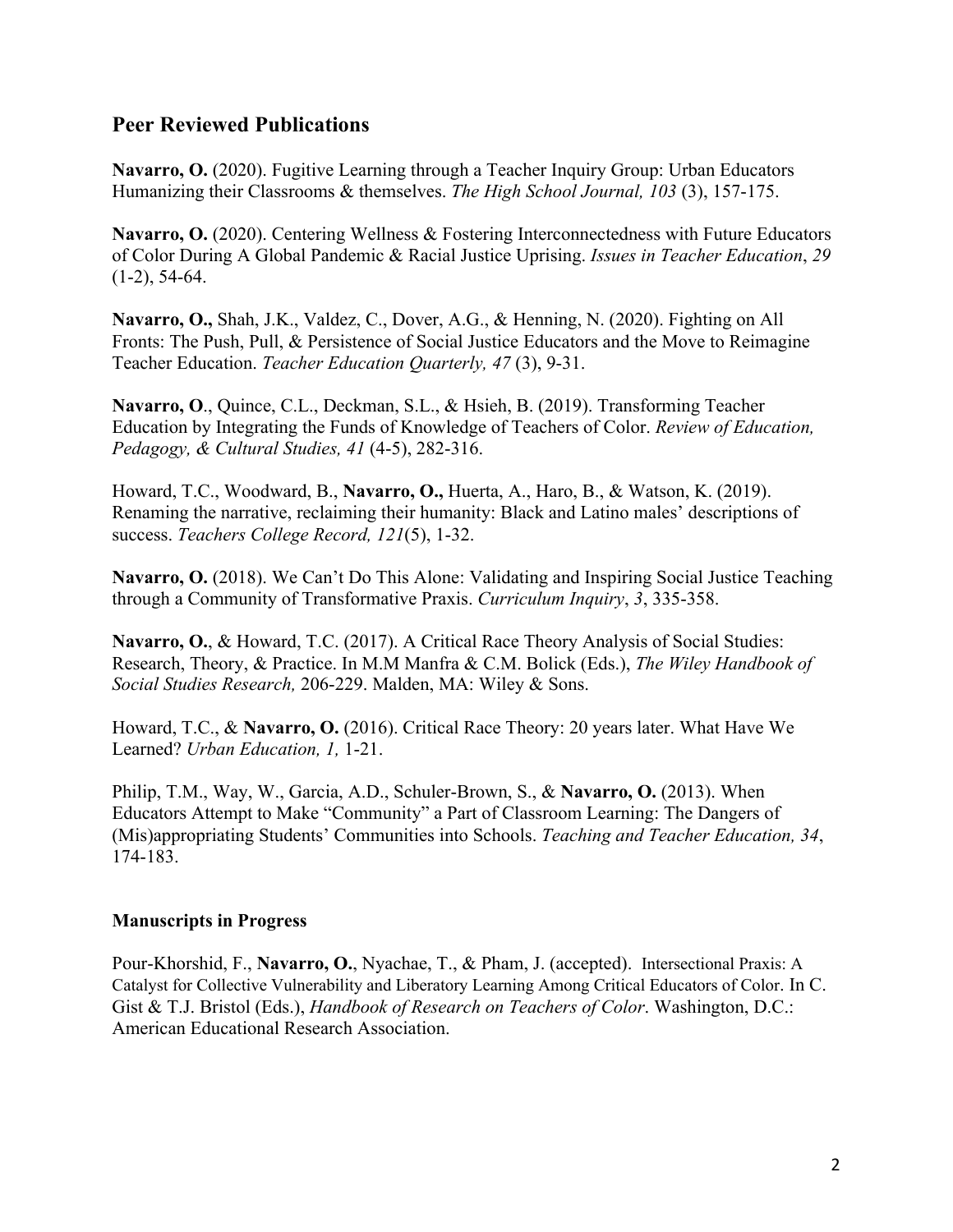Hsieh, B., Achola, E.O., Keirn, T., Reese, L., Davis, S., Moreno, J., & **Navarro, O**. (accepted). Faculty Inquiry Group Development of a Culturally Responsive and Sustaining Pedagogy Rubric for Reflection and Observation. In E. Cain, R.A. Filback, & J. Crawford (Eds.), *Cases on Academic Program Redesign for Greater Racial and Social Justice*. Pennsylvania: IGI Global

Woodward, B. & **Navarro, O.** (accepted). Using a Critical Race Theory & Social Studies Approach to Center the Histories, Experiences, and Narratives of Communities of Color in Secondary Classrooms. In D.A. Cook (Ed.), *Critical Race Theory & Classroom Practice*. Routledge.

### **Non-Peer Reviewed Publications**

**Navarro, O.** (2020, August/September). An Intergenerational Latinx Community. *The Hispanic Outlook on Education. 30*(11), 30*.*

Howard, T. C., Woodward, B., **Navarro, O.,** Haro, B. N., Watson, K. T., Huerta, A. H., & Terry Sr, C. L. (2016). The Counter Narrative: Reframing Success for High Achieving Black and Latino Males in Los Angeles County. Los Angeles, CA: Black Male Institute.

## **Grants**

| 2021-2022 | Recipient, Developing Teachers of Color, CSULB Mini-Grant, Awarded \$5,000                                                                                                                           |
|-----------|------------------------------------------------------------------------------------------------------------------------------------------------------------------------------------------------------|
|           | 2020–Present Key Personnel, HSI Camino Project: Promoting the Teacher Profession for<br>Hispanic Students (CSULB), Awarded \$2,000,000                                                               |
| 2018      | Co-Principal Investigator, FIRST: Fostering Integrated Responsive Science<br>Teaching, National Science Foundation, Awarded \$1,200,000.                                                             |
| 2018      | Key Personnel, Cal Poly Teach Quality Reform: Pathways & Partnerships to<br>Ensure Student Success, U.S. Department of Education, Teacher Quality<br>Partnership Grant Program, Awarded \$4,000,000. |
|           |                                                                                                                                                                                                      |

### **Fellowships**

| 2020 | American Association of Hispanics in Higher Education. Faculty Fellowship.<br>Irvine, CA.                                      |
|------|--------------------------------------------------------------------------------------------------------------------------------|
| 2018 | Transformative Teacher-Educator Fellowship & Summer Institute. Arcadia<br>University School of Education, Philadelphia, PA.    |
| 2017 | Curriculum Inquiry Writing Fellowship & Writing Retreat. Ontario Institute for<br>Studies in Education, University of Toronto. |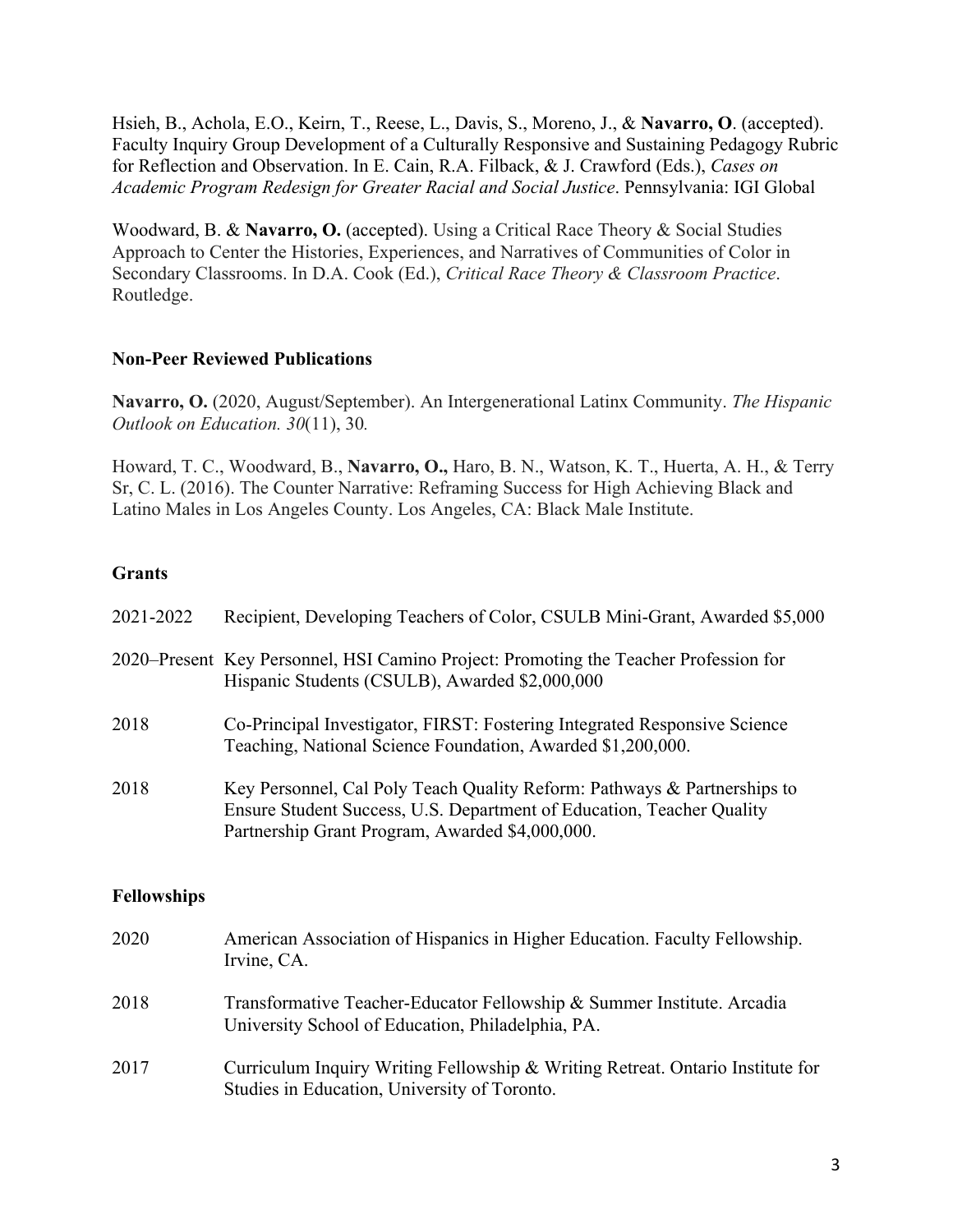- 2012-2013 Graduate Summer Research Mentorship Fellowship. University of California, Los Angeles.
- 2011-2016 University Fellowship: Regents Stipend. University of California, Los Angeles.

# **Scholarly Activities**

**Navarro, O.** (2020). Creating Humanizing Urban Classrooms in Community Through Empathy, Humility, and Vulnerability. American Education Research Association Annual Conference, San Francisco, CA. (Conference Canceled)

**Navarro, O.,** Shah, J., Valdez, C., Dover, A., & Henning, N. (2020). Those Who, By Leaving, Stay: The Persistence of Social Justice Educators in Reimagining Teacher Education. American Education Research Association Annual Conference, San Francisco, CA. (Conference Canceled)

Pour-Khorshid, F. P., **Navarro, O.,** Nyachae, T., & Pham, J. (2020). Intersectional Praxis: A Catalyst for Collective Vulnerability and Liberatory Learning Among Critical Educators of Color. American Education Research Association Annual Conference, San Francisco, CA. (Conference Canceled)

Ronan, B., Reyes Patron, I., & **Navarro, O.** (2020) The Class Was Geared Way Too Much Towards White People': The Experiences of Teacher Candidates of Color at a Predominantly White University. American Education Research Association Annual Conference, San Francisco, CA. (Conference Canceled)

**Navarro, O.** (2019). Educators Humanizing Teacher Learning Spaces, Urban Classrooms & Themselves: Lessons from a Social Justice Teacher Inquiry Group. California Council of Teacher Education Conference, San Diego, CA.

Ronan, B., Reyes Patron, I., & **Navarro, O.** (2019). "We Weren't Always Validates": Examining the Racialized Experiences of Teacher Candidates of Color. California Council of Teacher Education Conference, San Diego, CA.

Quince, C., **Navarro, O.**, Deckman, S., & Hsieh, B. (2019). Transforming Teacher Education by Integrating the Funds of Knowledge of Teachers of Color. American Education Research Association Annual Conference, Toronto, ON.

Annamma, S., Kokka, K., Love, B., Stovall, D., & **Navarro, O.** (2019). How Do You Navigate Your Identities as a Critical Scholar-Educator Activist? American Education Research Association Annual Conference, Toronto, ON.

Shah, J. & **Navarro, O.** (2019). Calling all Activist and Assistant Professors: Teaching towards social justice education in an edTPA world. (Accepted). American Association of Colleges for Teacher Education, Louisville, KY.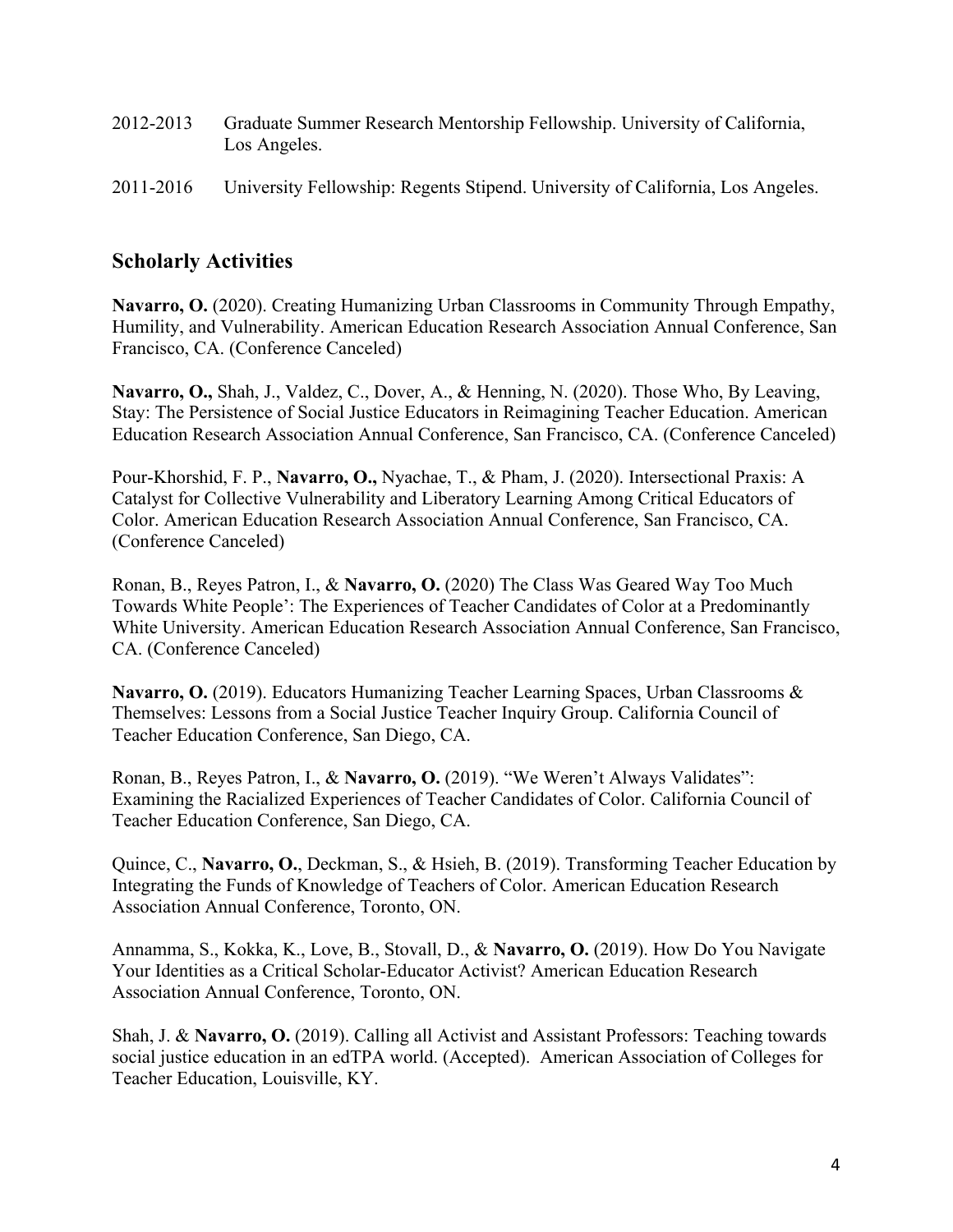**Navarro, O.** (2018). Collective Vulnerability: A Tool for Sustaining & Enhancing Social Justice Teaching. (Accepted). National Association for Multicultural Education, Memphis, TN.

**Navarro, O.** (2018). Collective Vulnerability: A Model for Sustaining and Enhancing Social Justice Teaching. American Education Research Association Annual Conference, New York, NY.

Navarro, O. (2017). Vulnerability as a Tool for Sustaining & Enhancing Social Justice Teaching. California Council on Teacher Education Conference, San Diego, CA.

Navarro, O. (2017). We Can't Do This Alone: Validating and Inspiring Social Justice Teaching through a Community of Transformative Praxis. Curriculum Inquiry Plenary, Toronto, ON.

**Navarro, O.,** Diaz, S., Bautista, E., & Espiritu, R. (2017). Supporting Decolonizing Pedagogy through a Teacher-Led Inquiry Group. Institute for Teachers of Color Committed to Racial Justice, Los Angeles, CA.

**Navarro, O.** (2017). A Community of Transformative Praxis: Validating & Inspiring Social Justice Teaching. American Education Research Association Annual Conference, San Antonio, TX.

**Navarro, O.** (2017). Voices from the Classroom: Successful Teaching for Black & Latino Male Students. American Education Research Association Annual Conference, San Antonio, TX.

**Navarro, O.** & Hayes, N. (2016). Centering the Professional Development Needs of Social Justice Teachers & Teacher Educators of Color. National Association for Multicultural Education, Cleveland, OH.

**Navarro, O.** (2016). A Community of Transformative Praxis: Critical Educators Working to Sustain & Enhance Their Practice in Urban Schools. American Educational Research Association Annual Conference, Washington D.C.

Woodward, B., Haro, B., & **Navarro, O.** (2016). A Counter-Narrative for Black & Latino Male Urban High School Students in Los Angeles. American Educational Research Association Annual Conference, Washington D.C.

**Navarro, O.**, Diaz, S., Hernandez, S., & Bautista, E. (2015). Decolonizing Pedagogy Through a Teacher- Led Inquiry Group. Free Minds Free People Conference, Oakland, CA.

**Navarro, O.** (2015). Social Justice Teaching in Urban Schools: Navigating the Era of Standardization and Accountability. American Educational Research Association Annual Conference, Chicago, IL.

**Navarro, O.** & Fister, T. (2015). Engaging in Pedagogical Praxis through a Teacher Inquiry Group. California-National Association for Multicultural Education, San Diego, CA.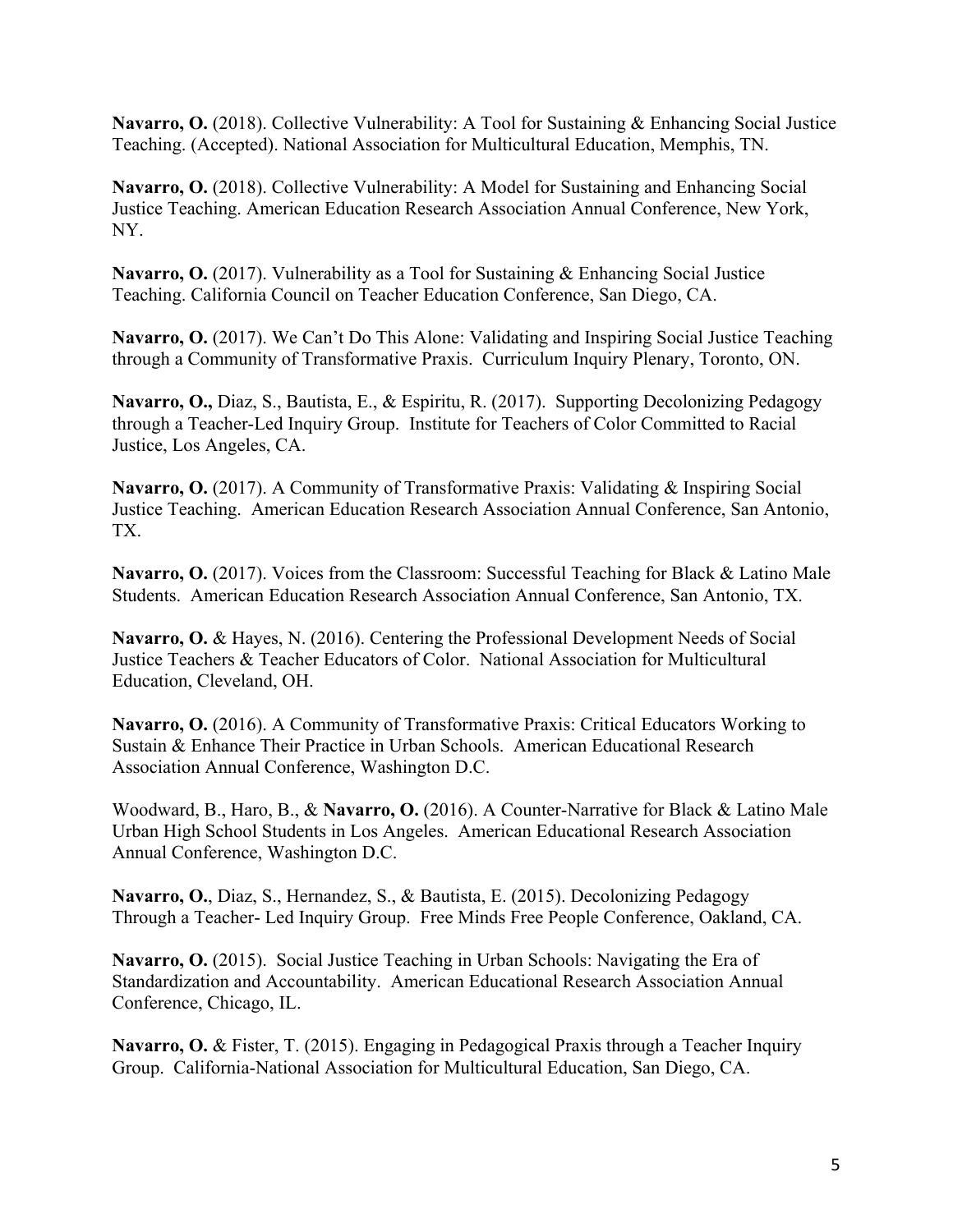Bautista, M., **Navarro, O.**, Reyes-McGovern, E., & Candace-Full, M. (2014). Innovative Student Research for Teaching and Learning. (Accepted) American Educational Research Association Annual Conference, Philadelphia, PA.

**Navarro, O.** & Tan, L. (2013). The Youth Shall Lead Us: Grassroots Organizing In and Out of the Classroom.Teachers 4 Social Justice Annual Conference, San Francisco, CA.

**Navarro, O.** (2013). Transformational Resistance Pedagogy: Action Research and Student Resistance. American Educational Research Association Annual Meeting, San Francisco, CA.

Martinez-Nieves, A., **Navarro, O.,** Bautista, M., & Tan, L. (2013). The Beauty Within: Youth Participatory Action Research Drawing from Students' Linguistic and Familial Capital. American Educational Research Association Annual Meeting, San Francisco, CA.

Tan, L., **Navarro, O.**, Martinez-Nieves, A., Youth from the Watts Youth Collective, & Council of Youth Research. (2012). Out of School Space: Places for Community Organizing. Teachers 4 Social Justice Annual Conference, San Francisco, CA.

Valdez, C., Bautista, E., Nieves-Martinez, A**., Navarro, O.**, Tan, L., & Karmali, A. (2012). Movement of the Teachers: Teacher Organizing in Los Angeles. Teachers 4 Social Justice Annual Conference, San Francisco, CA.

# **Invited Presentations & Lectures**

**Navarro, O.** (2021). School to Prison Pipeline. Invited Lecture. Social Justice Club at Summit Denali Middle School.

Navarro, O. (2020). Culturally Responsive Pedagogy & Anti-Blackness in the Middle of a Pandemic. Virtual Webinar for The Howard Group.

**Navarro, O.** (2020). Social Justice Teaching through a Teacher Inquiry Group. Single Subject Program at St. Mary's College. Invited Lecture

**Navarro, O.** (2020). Developing, Sustaining, & Enhancing Social Justice Teaching in K-12 Schools. Fellows Research Symposium. American Association of Hispanics in Higher Education 2020 Conference.

Navarro, O. (2019). Culturally Responsive Practice: Centering Students' Knowledge, Way of Being & Experiences. Professional Development. Tamarisk Elementary School, Palmdale, CA.

**Navarro, O.** & Ronan, B. (2019). Social Justice Education: Theory & Practice. Workshop. Cal Poly, San Luis Obispo, CA.

**Navarro, O.** (2019). This IS What a Leader Looks Like. Keynote Speaker. Cal Poly's Leadership for Social Change, San Luis Obispo, CA.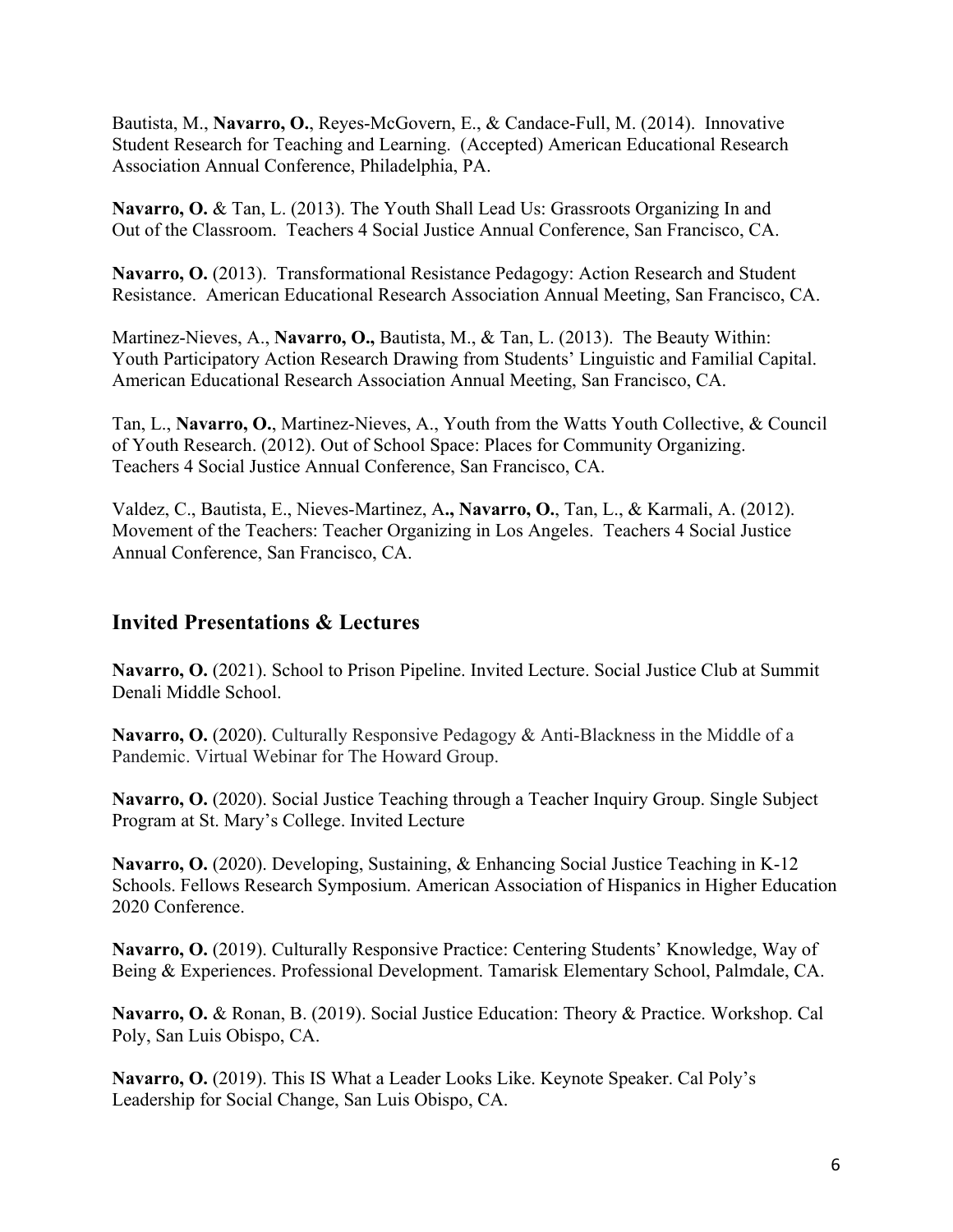**Navarro, O.** (2019). Listen to the Youth: Black & Latino Males Students Describing Culturally Sustaining Teaching. Workshop. Cal Poly's Inclusion Starts with Me: Teach In, San Luis Obispo, CA.

**Navarro, O.** (2018). Community of Transformative Praxis: Validating and Inspiring Social Justice Teaching. Invited lecture. University of La Verne, CA.

**Navarro, O.** (2018). Teacher Educators of Color Committed to Racial Justice. Facilitator. Institute for Teachers of Color Committed to Racial Justice, Riverside, CA.

Navarro, O. (2018). What Will You Do & Who Benefits from Your Labor? Keynote Speaker. California Polytechnic State University (Cal Poly) Chicano/Latino Graduation, San Luis Obispo, CA.

Navarro, O. (2018). Social Justice Curriculum and Resource Fair. Facilitator. 1<sup>st</sup> Annual Social Justice Curriculum & Resource Fair, Santa Maria, CA.

Martinez-Navarro, B., Campbell, B., Isom, D., Navarro, J., **Navarro., O.,** & Ross, S. (2018). Wakanda Forever! Race, Gender, and the Revolutionary Mind: An Analytical Discussion of Black Panther. Cal Poly's Inclusion Starts with Me: Teach On Series, San Luis Obispo, CA.

Navarro, O. (2018). How Did I Get Here: High School Failure to College Success? Invited lecture. Cuesta College Educate Conference, San Luis Obispo, CA.

**Navarro, O.** & Garcia-Specht, A. (2018). Beyond Student Activism: Being an Agent for Change Post-College. Invited lecture. Cal Poly's Student of Color Summit, San Luis Obispo, CA.

Huerta, D. & **Navarro, O.** (2018). Dolores Huerta: Change Maker & Civil Rights Leader. Moderator. Cal Poly Office of Diversity & Inclusion Speaker Event, San Luis Obispo, CA.

**Navarro, O.** (2018). Navigating Racial Microaggressions on a College Campus. Invited lecture. People of Color, First-Generation College Students Discussion Group. San Luis Obispo, CA.

**Navarro, O.** (2017). Leading with a Purpose: Advocating for Future Generations. Closing Speaker. California State University Educational Opportunity Program Student Leadership Regional Conference, San Luis Obispo, CA.

**Navarro, O.** (2017). Supporting Immigrant Students and their Families. Facilitator. Cal Poly School of Education PK-12 Educator Symposium, San Luis Obispo, CA.

Navarro, O. (2017). Obstacles, Dilemmas, and the Success of a First-Generation College Student. Keynote Speaker. Chicano Latino Faculty Staff Association Fall Convocation, San Luis Obispo, CA.

**Navarro, O.** (2017). Institute of Teacher Educators of Color Strand. Three-day presentation delivered at the Institute for Teachers of Color Committed to Racial Justice, Los Angeles, CA.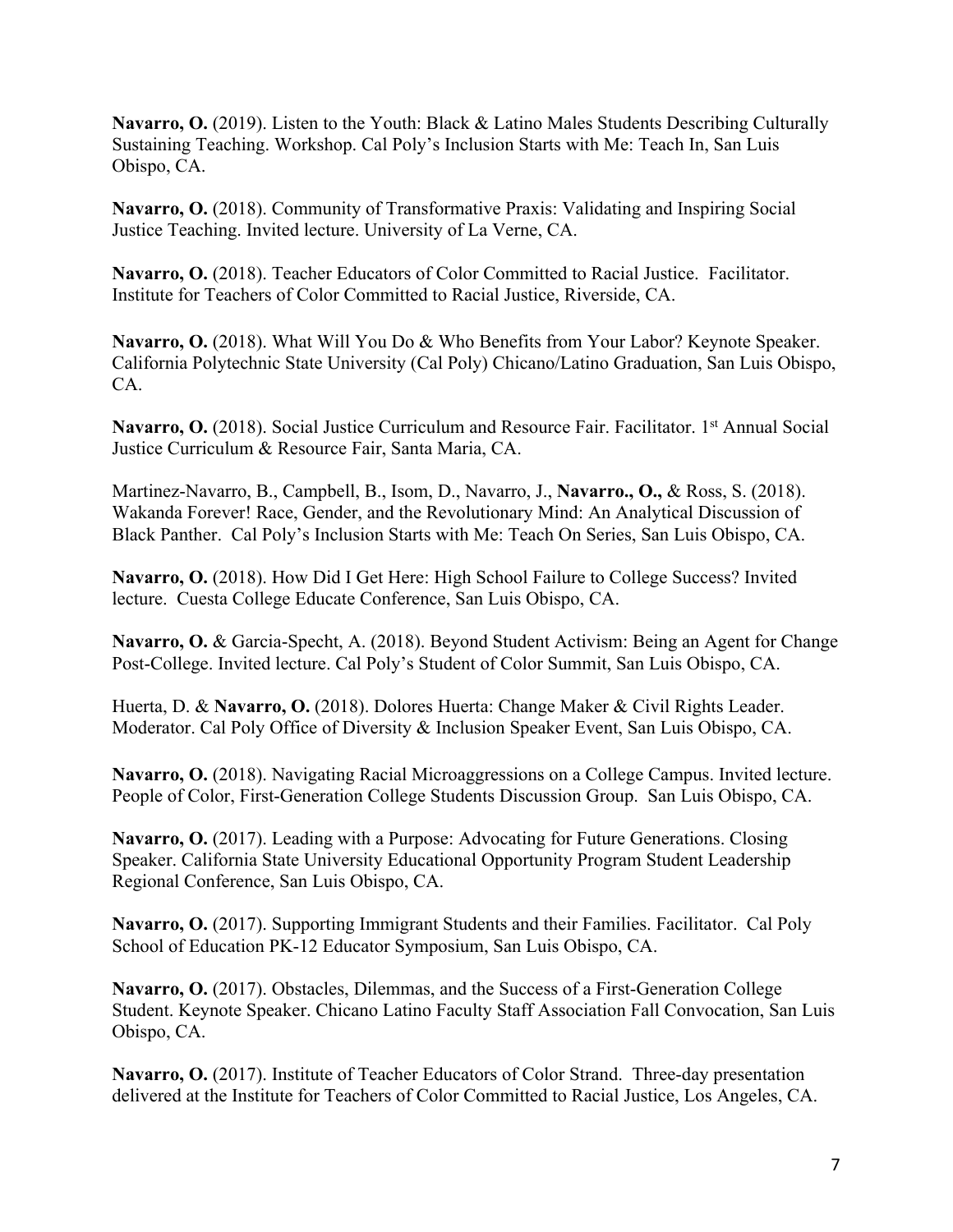**Navarro, O.** (2017). Navigating Racial Micro-Aggressions and Working Toward Racial Justice. Invited lecture. People of Color, First-Generation College Students Discussion Group, San Luis Obispo, CA.

**Navarro, O.** & Martinez-Navarro, B. (2017). Transforming Anger to Activism: Moving Towards Political Clarity. Presentation. Cal Poly's Student of Color Summit, San Luis Obispo, CA.

**Navarro, O**. (2017). Rethinking our Labor as People of Color. Keynote Speaker. Cal Poly Student Support Services Graduation Banquet, San Luis Obispo, CA.

**Navarro, O.** (2017). Transformational Resistance Curriculum. Presentation. Social Justice Curriculum Fair, Monterrey, CA.

**Navarro, O.** (2017). Moving from the Seats to the Streets: Social Justice Teaching and Activism. Invited lecture. Cal Poly's Week of Inclusivity, San Luis Obispo, CA.

**Navarro, O.** (2017). Navigating a Predominately White Serving Institution*.* Invited lecture. First Generation College Students of Color course at Cal Poly, San Luis Obispo, CA.

**Navarro, O.** (2016). Social Justice Teaching as a Process: Educators Working to Sustain and Enhance their Practice in Urban Schools. Invited lecture. Cal Poly's Cross-Cultural Faculty Symposium, San Luis Obispo, CA.

**Navarro, O.** (2015). A People's Project: Teacher Inquiry Project. Presentation. People's Education Movement Curriculum Fair and Talk, Los Angeles, CA.

**Navarro, O.** (2015). Social Justice Teaching in Urban Schools: Examining the Impact of a Teacher-Led Inquiry Group. Invited lecture. Participant-Observational Field Methods course at UCLA Graduate School of Education, Los Angeles, CA.

**Navarro, O.** (2014). Identifying and Addressing the Causes of Educational Disparity. Invited lecture. Social Foundation and Cultural Diversity in American Education course at UCLA Teacher Education Program, Los Angeles, CA.

**Navarro, O.** (2013). Transformational Resistance Pedagogy in a Social Science Curriculum. Presentation. People's Education Movement Curriculum Fair and Talk, Los Angeles, CA.

**Navarro, O.** (2013). Transformational Resistant Pedagogy: A Model for Self-Actualization. Invited lecture. UCLA's Teacher Education Program social science cohort, Los Angeles, CA.

**Navarro, O.** (2012). Transformational Resistance in an Urban School Classroom. Invited lecture. UCLA's Teacher Education Program, social science cohort, Los Angeles, CA.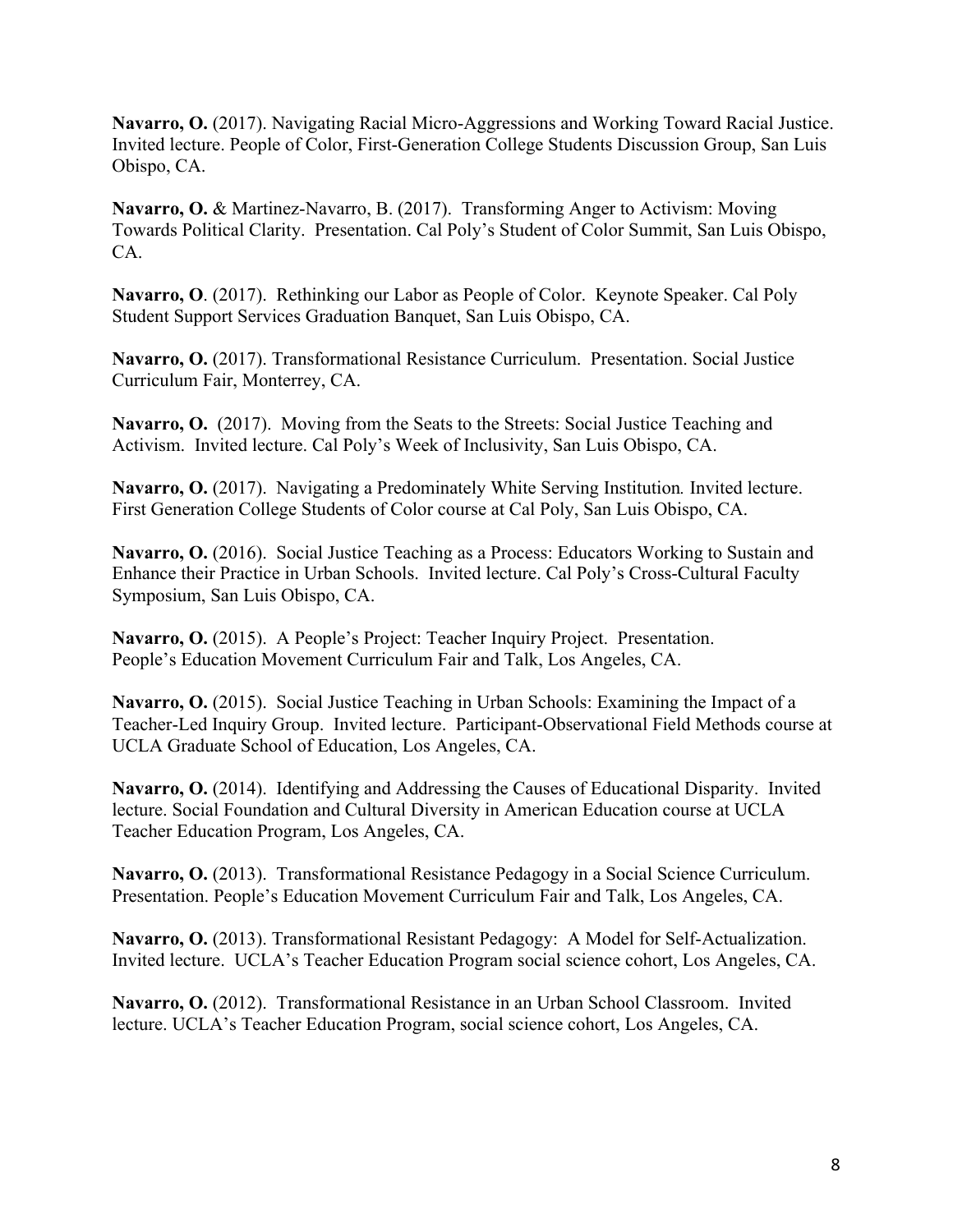**Navarro, O.** (2011). Teaching Everyday as if it Were My Last: Pink Slips, Harassment, & Critical Pedagogy. Invited lecture. UCLA's Teacher Education Program, social science cohort, Los Angeles, CA.

**Navarro, O.** (2011). UCLA International Institute: International Studies Across the Curriculum II. Facilitated a three-day professional development. LAUSD teachers, Los Angeles, CA.

**Navarro, O.** (2010). Teaching in an Urban Context. Invited lecture. UCLA Academic Advancement Program: Graduate School Preparation Course, Los Angeles, CA

**Navarro, O.** (2009). Transforming Resistance and Oppositional Behavior. Thesis Presentation. UCLA Center X TEP Resident Inquiry Presentations, Los Angeles, CA

## **Teaching Activities**

#### **Courses taught at California State University, Long Beach**

- Spring 2021 EDEL 472: Teaching and Learning History-Social Science, K-8 L/ST 310: Educational Equity & Justice
- Fall 2020 EDEL 472: Teaching and Learning History-Social Science, K-8 L/ST 100: Introduction to Teaching for Equity in Diverse Contexts

#### **Courses taught at California Polytechnic State University**

| Spring 2020 | EDUC 470: Developing Teachers of Color                                                                                           |
|-------------|----------------------------------------------------------------------------------------------------------------------------------|
| Fall 2019   | EDUC 412: Access to Learning in a Pluralistic Society                                                                            |
| Spring 2019 | EDUC 400: Developing Teachers of Color<br>EDUC 531: Social Justice in Education: In & Out of the Classroom                       |
|             | Winter 2019 EDUC 522: Advanced Pedagogy                                                                                          |
| Fall 2018   | EDUC 412: Access to Learning in a Pluralistic Society                                                                            |
| Spring 2018 | EDUC 405: Social, Historical, & Cultural Influences on Latinx Students in<br>Education<br>EDUC 479: Student Teaching Supervision |
|             | Winter 2018 EDUC 469: Part-Time Student Teaching Supervision                                                                     |
| Fall 2017   | EDUC 412: Access to Learning in a Pluralistic Society<br>EDUC 447: Secondary Field Experience Supervision                        |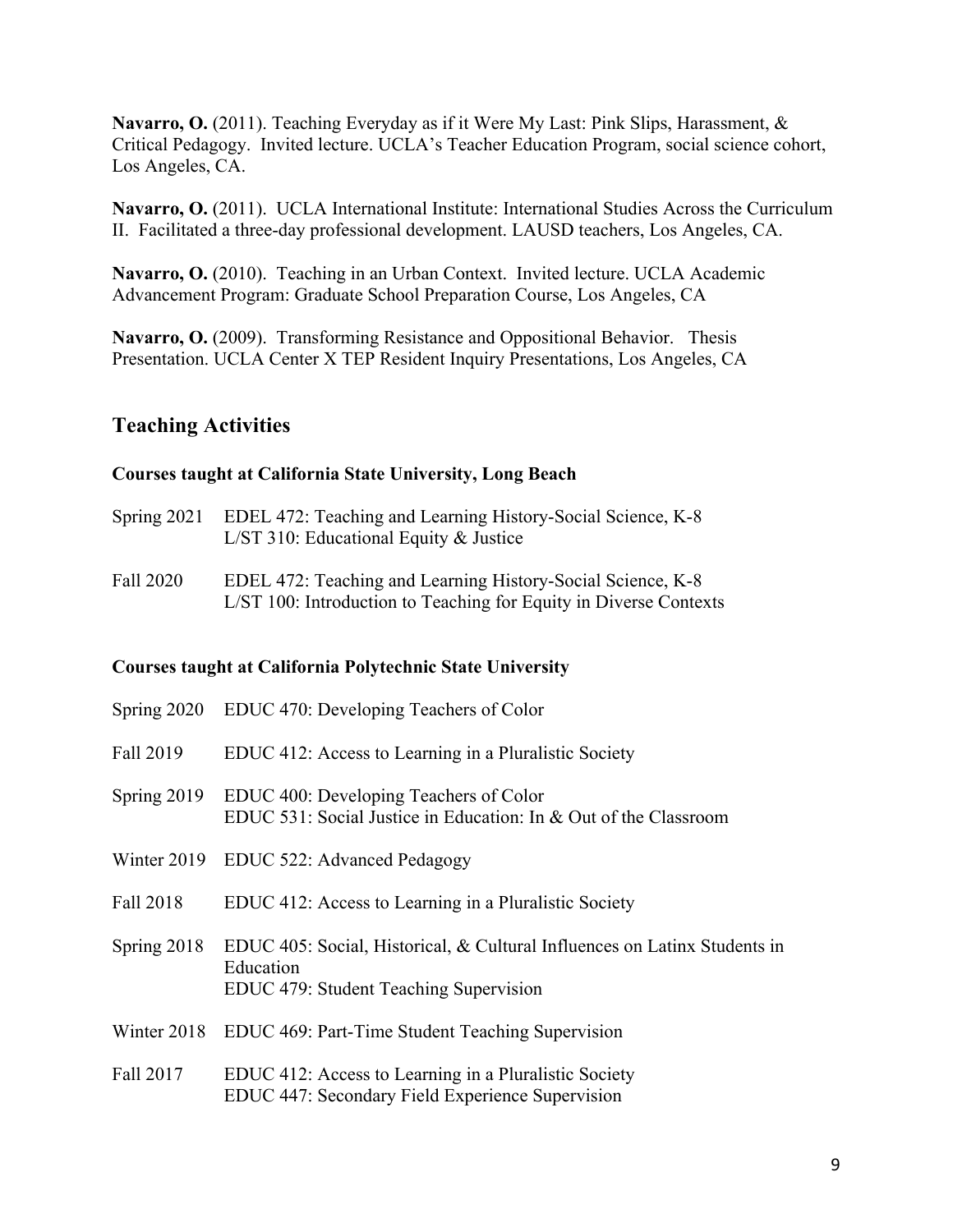Summer 2017 EDUC 587: Social Justice Teaching: In & Out of the Classroom

- Spring 2017 EDUC 412: Access to Learning in a Pluralistic Society EDUC 522: Advanced Pedagogy EDUC 479: Student Teaching Supervision
- Winter 2017 EDUC 469: Part-Time Student Teaching Supervision
- Fall 2016 EDUC 412: Access to Learning in a Pluralistic Society EDUC 447: Secondary Field Experience Supervision

#### **Course taught at California State University, Dominquez Hills**

Spring 2014 MSW 595: Critical Race Studies and Social Work Practice

#### **Courses taught at University of California, Los Angeles**

- Winter 2014 ED 360B: Novice Seminar: English & Social Science ED 330A: Direct Fieldwork Experience: English & Social Science
- Summer 2013 ED 98: Race, Class, Gender, & School Inequalities in the United States (TA)
- Summer 2011 Pre-Service Teaching Foundations
- Spring 2011 ED 320C: Methods in Social Science
- Winter 2011 ED 320B: Methods in Social Science
- Fall 2010 ED 320A: Methods in Social Science
- Spring 2009 ED 406: Social Foundations & Cultural Diversity in American Education
- Spring 2008 ED 406: Social Foundations & Cultural Diversity in American Education

#### **K-12 Teaching Experience**

- 2011-2014 *Research Site Coordinator*, Council of Youth Research, University of California, Los Angeles, CA.
- 2009-2011 *Social Studies Teacher*, Alain L. Locke High School, Los Angeles, CA.
- 2006-2009 *Lead Teacher and Social Studies Teacher*, John C. Fremont High School, Los Angeles, CA.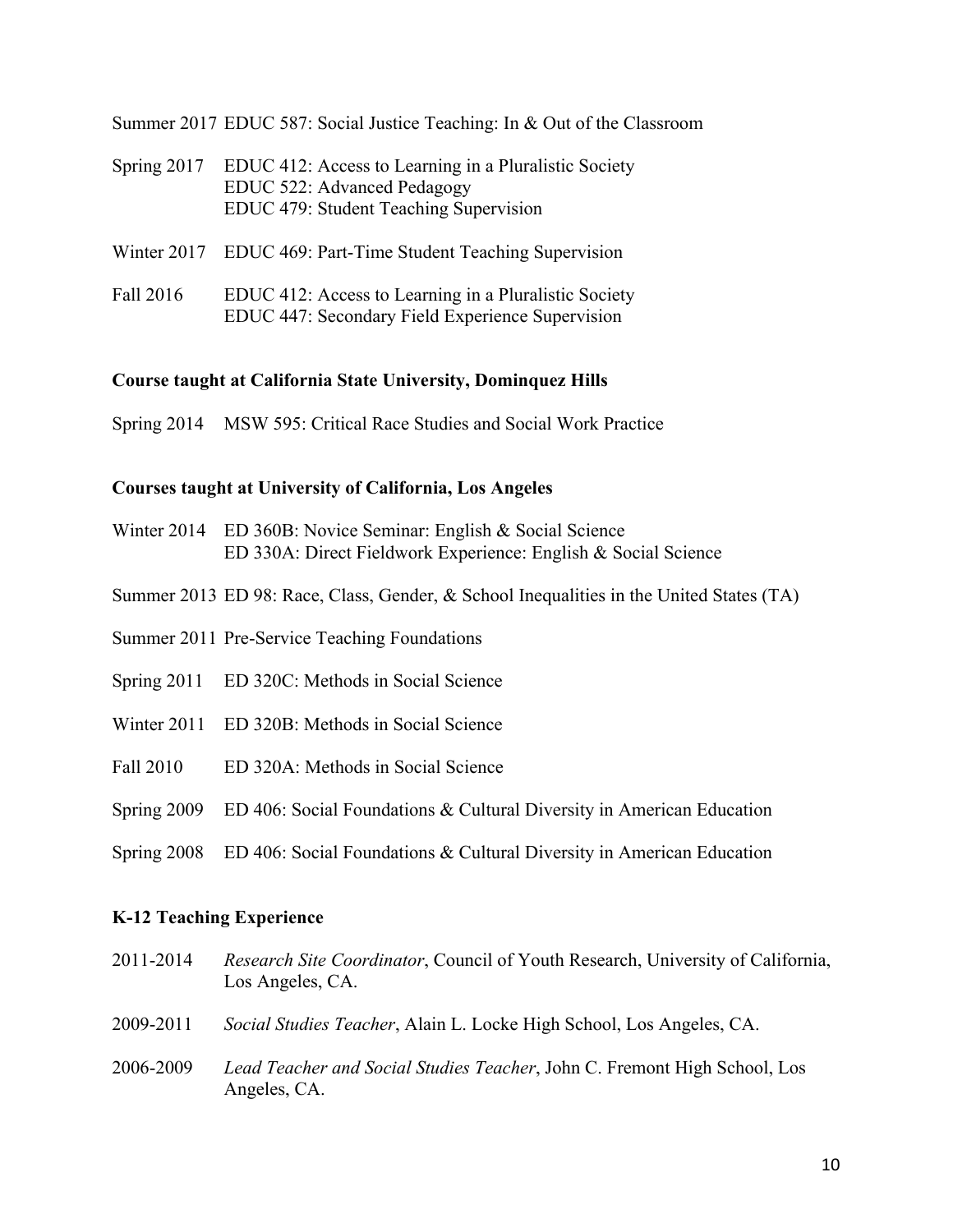# **Teaching & Service Awards**

| 2018      | Cal Poly President's Faculty Diversity Award                                 |
|-----------|------------------------------------------------------------------------------|
| 2010-2011 | Most Exciting Teacher Award at Locke High School                             |
| 2009      | Gang Prevention Certificate for the City of Los Angeles, Summer Night Lights |
| 2008-2009 | Teacher of the Year Award for EARTH SLC at Fremont High School               |
| 2008-2009 | Most Cheerful Teacher Award for EARTH SLC at Fremont High School             |
| 2007-2008 | Most Motivating Teacher Award at Fremont High School                         |
| 2007-2008 | Most Understanding Teacher Award at Fremont High School                      |

# **Service and Citizenship**

### **Professional**

- Reviewer of Conference Proposal Submissions, Critical Educators for Social Justice, Special Interest Group for the American Education Research Association, 2018 – Present
- Book Peer Review for Teacher's College Press, 2020
- Organizer, Early Career Scholars Forum, Critical Educators for Social Justice, Special Interest Group for the American Education Research Association, Spring 2019 – 2020
- Program Co-Chair, Critical Educators for Social Justice, Special Interest Group for the American Education Research Association, 2018 – 2020
- Coordinator for Teacher Educators of Color Committee, Institute for Teachers of Color Committed to Racial Justice 2016 – 2018
- Reviewer, American Education Research Association Annual Conference: Division G Section 1. Responsible for reviewing paper submissions for the conference. Fall 2015

### **University**

- Faculty Associate, Office of University of Diversity and Inclusion, Fall 2018 2020
- Faculty in Residence, University Housing, Summer 2018 2020
- Member of the College of Science and Mathematics Committee for Inclusion  $&$  Equity Winter, 2018 – 2020
- Member of the Office of University of Diversity and Inclusion, Collective Impact Group, Fall 2017 – Spring 2018
- Faculty Mentor, Cal Poly BEACoN Mentor Program, Fall 2017 2020
- Contributor to Cal Poly's Student of Color Summit, Spring 2017 & 2018
- Contributor to Cal Poly's Week of Inclusivity, Winter 2017 & 2018
- Member of the Cal Poly's Chicano Latino Faculty Staff Association, Fall 2016 2020
- Contributor to Cal Poly's "Inclusion Starts with Me" Diversity Fair, Fall 2016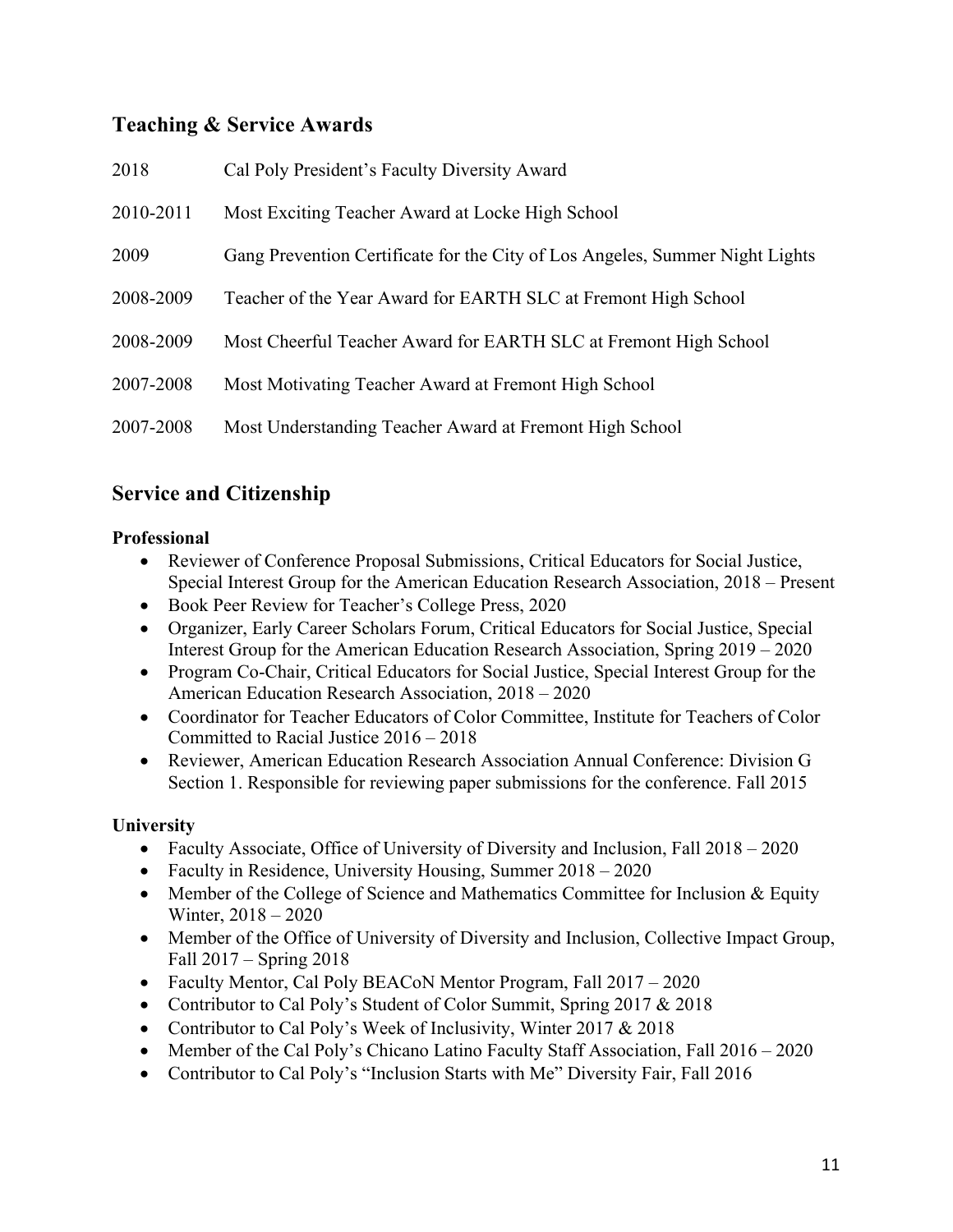## **College**

- CSULB College of Education Faculty Council, 2020 Present
- CSULB College of Education Equity & Diversity Committee, 2020 Present
- Search Committee Member, Cal Poly Liberal Studies Tenure Track Search, 2020
- Facilitator, Student Book Club: *Why are all the Black Kids Sitting Together*, 2020
- Co-Founder & Member of the College of Science and Mathematics Committee for Inclusion & Equity,  $2018 - 2020$
- Co-Founder and Member for the School of Education Committee for Inclusion & Equity,  $2019 - 2020$
- Organized and Co-Facilitated a Restorative Justice Workshop for School of Education Staff and Faculty Retreat, 2018
- Organized a Restorative Justice Training for School of Education Staff and Faculty, 2017

# **Department/Program**

- Facilitate Culturally Responsive Training, CSULB Teacher Education Department, 2021
- Facilitate Culturally Responsive Training, CSULB Advanced Studies in Special Education Department, 2021
- Facilitate CSULB Liberal Studies New Student Orientation, 2020
- Organizer & Facilitator, Dine & Meet Cal Poly Education Faculty, 2020
- Presentation, Diversifying the Teacher Workforce, Cal Poly School of Education Meeting
- Coordinated and Facilitated Single Subject Credential Program's Professional Aptitude Interview, 2017 – 2020
- Facilitated Culturally Responsive Teaching Discussions, Readings, and Curriculum Presentations for Single Subject Faculty, 2017 – 2020
- Facilitator for Cooperating Teacher and Student Teacher Orientation, 2016 2019
- Facilitator for Single Subject Student Orientation, 2016 2019
- Created an online learning module for the Single Subject Program, Spring 2017
- Teaching was recorded for the Curriculum & Inquiry Recruitment Video, Spring 2017
- Interviewed for Single Subject Recruitment Video, Winter 2017
- University Field Supervisor, 2016 2018

# **Community**

- Black Lives Matter at School Week of Action & Year of Purpose at CSULB, 2021
- Black Lives Matter at School Higher Education Committee, 2020 Present
- Advisor, Ethnic & Gender Studies Committee, Santa Maria Joint Union High School District 2019 – 2020
- Co-Founder and Organizer, Social Justice Education Conference, 2018 2020
- Member, Central Coast Coalition for Undocumented Student Success,  $2017 2020$
- Member, People's Education Movement, Los Angeles, Summer 2011 Current
- Coach (Ages 4-10), American Youth Soccer Association, Fall 2015 Current

# **Professional Affiliations**